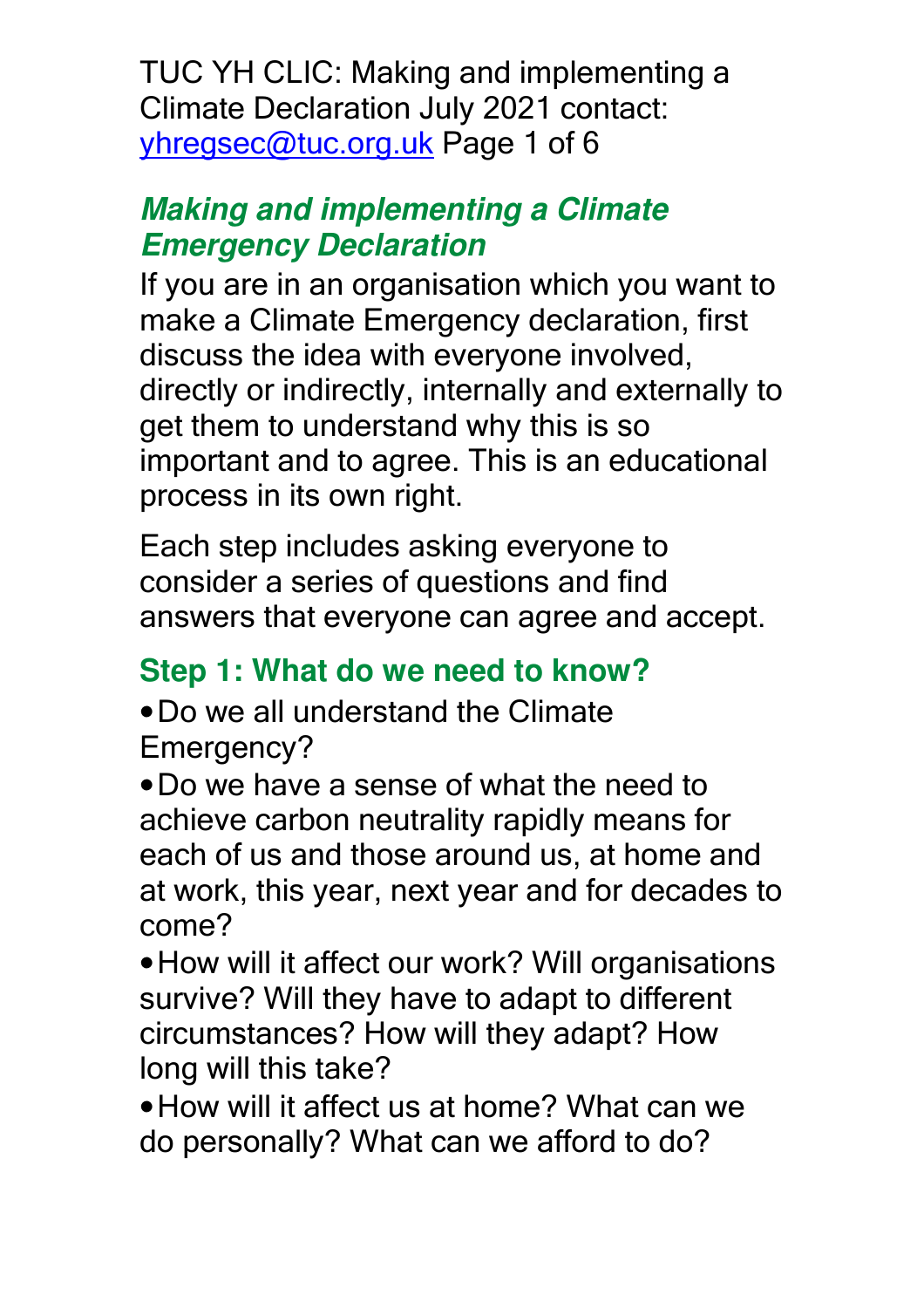TUC YH CLIC: Making and implementing a Climate Declaration July 2021 contact: yhregsec@tuc.org.uk Page 2 of 6

•How will it affect us socially? At play or at leisure? In groups, in clubs, in sport, in art and culture?

# **Step 2: Identifying the difficulties**

We must identify the various obstacles to carbon neutrality before we can go on to develop strategies to overcome these and the level of activity necessary – from changing personal behaviour to promoting local, regional, national or international legislation, governmental and corporate practice. Everyone must decide how and when to change our everyday lives.

# **Step 3: Be realistic**

Before we decide to take (fast) action, we must accept that achieving and managing change can be slow and painful, however frustrating that may be. We should strive to minimise personal distress.

We must agree that what we do is achievable, collectively and individually. Being honest and not taking on too much can be more helpful than letting others down.

When we understand the Climate Emergency, we need to decide how we are going to genuinely achieve change, from the smallest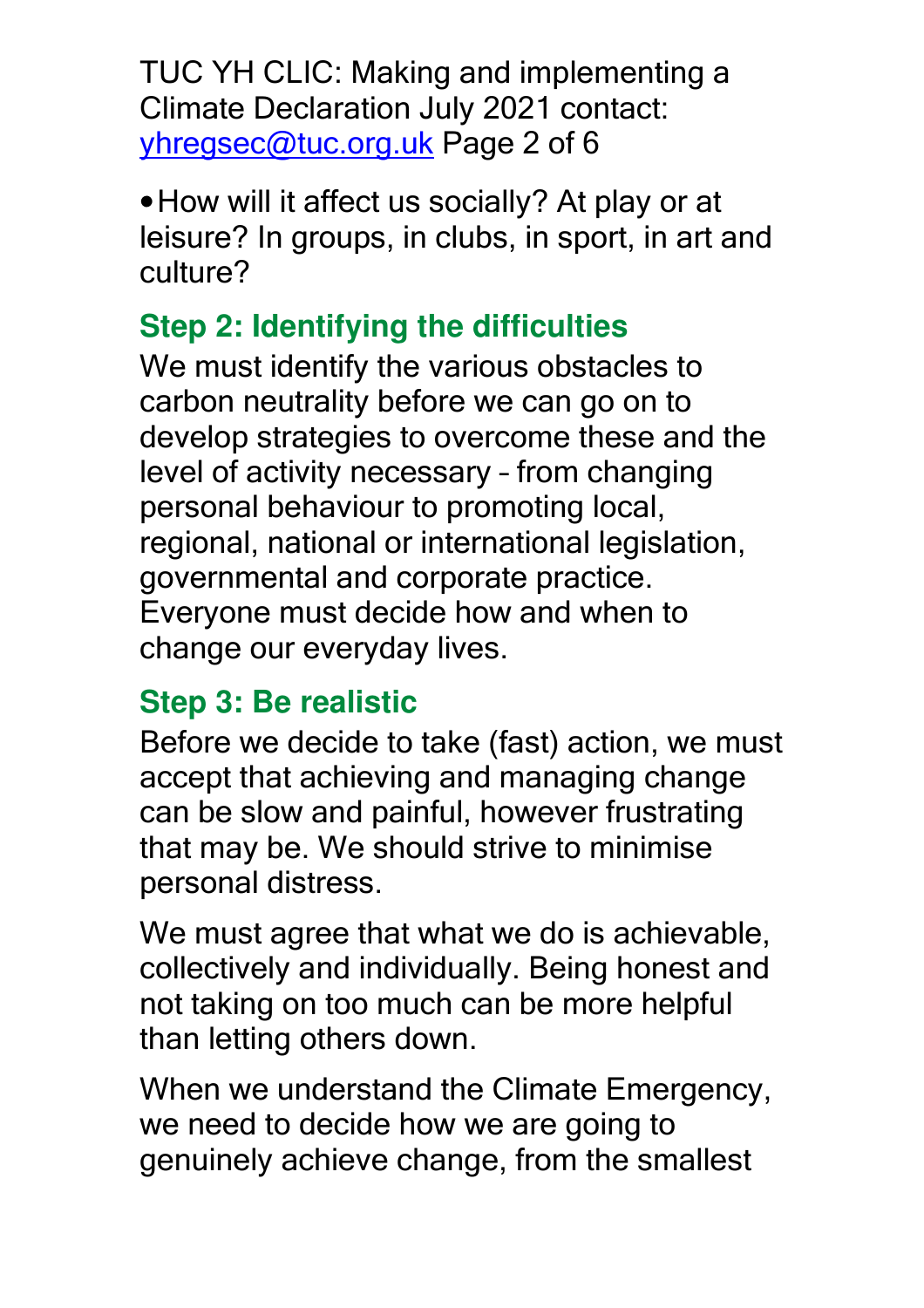TUC YH CLIC: Making and implementing a Climate Declaration July 2021 contact: yhregsec@tuc.org.uk Page 3 of 6

willing adjustments to our daily lives or working together to alter the policies and legislation of each and every level of government around the world. Signing a petition, endorsing someone else's work, clicking "like" on social media or re-posting someone else's comments may be helpful but action is needed to achieve change.

**Step 4: Think strategically and tactically** 

When we have decided to take action, we need to decide what we can do practically, how long each part of this will take and who will do it? What is our long-term strategy and what are the more immediate tactics to achieve the change we seek? The complexity of Climate Change can be daunting, so while looking at the overall picture is important, identifying particular issues and addressing them separately can be more realistic and easier.

At work, we can encourage colleagues – at every level of the organisation, however big or small – to adopt strategies and programmes to achieve carbon neutrality as quickly as possible while maintaining working conditions and protecting jobs, prosperity and health.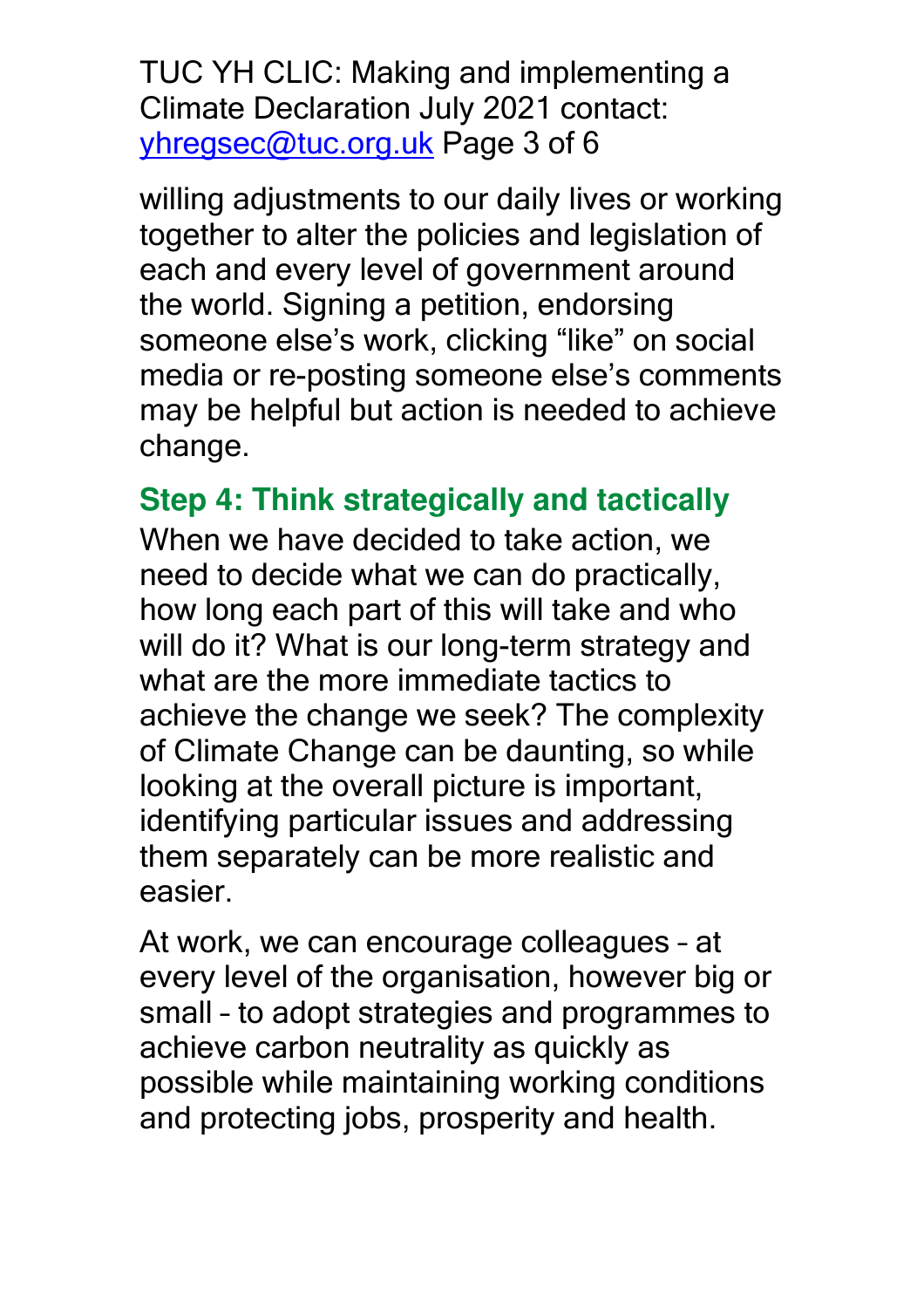TUC YH CLIC: Making and implementing a Climate Declaration July 2021 contact: yhregsec@tuc.org.uk Page 4 of 6

•At home, we need to decide what we can do personally and what can we afford to do. We can tell those around us what we are doing and what they can do too, whether we talk to them on the phone or use social media and encourage us all regularly to ask one another what we're doing, so we don't become complacent.

•Socially, in outside work organisations or among groups of friends, we can adopt programmes to help us change, draft statements about what we're doing and how, and send them to other individuals and organisations.

How can we ensure that what we do, as well as what we say, makes a difference?

## **Step 5: Work together and collaborate**

We could work alone but greater progress will be achieved more quickly by working with others. We all can help. We all have something we can offer one another. This could be our time, our skills, our knowledge, our perspective, or our money.

We need to decide which other people we want to work with. Are they coming together in informal groups? Are they in established civic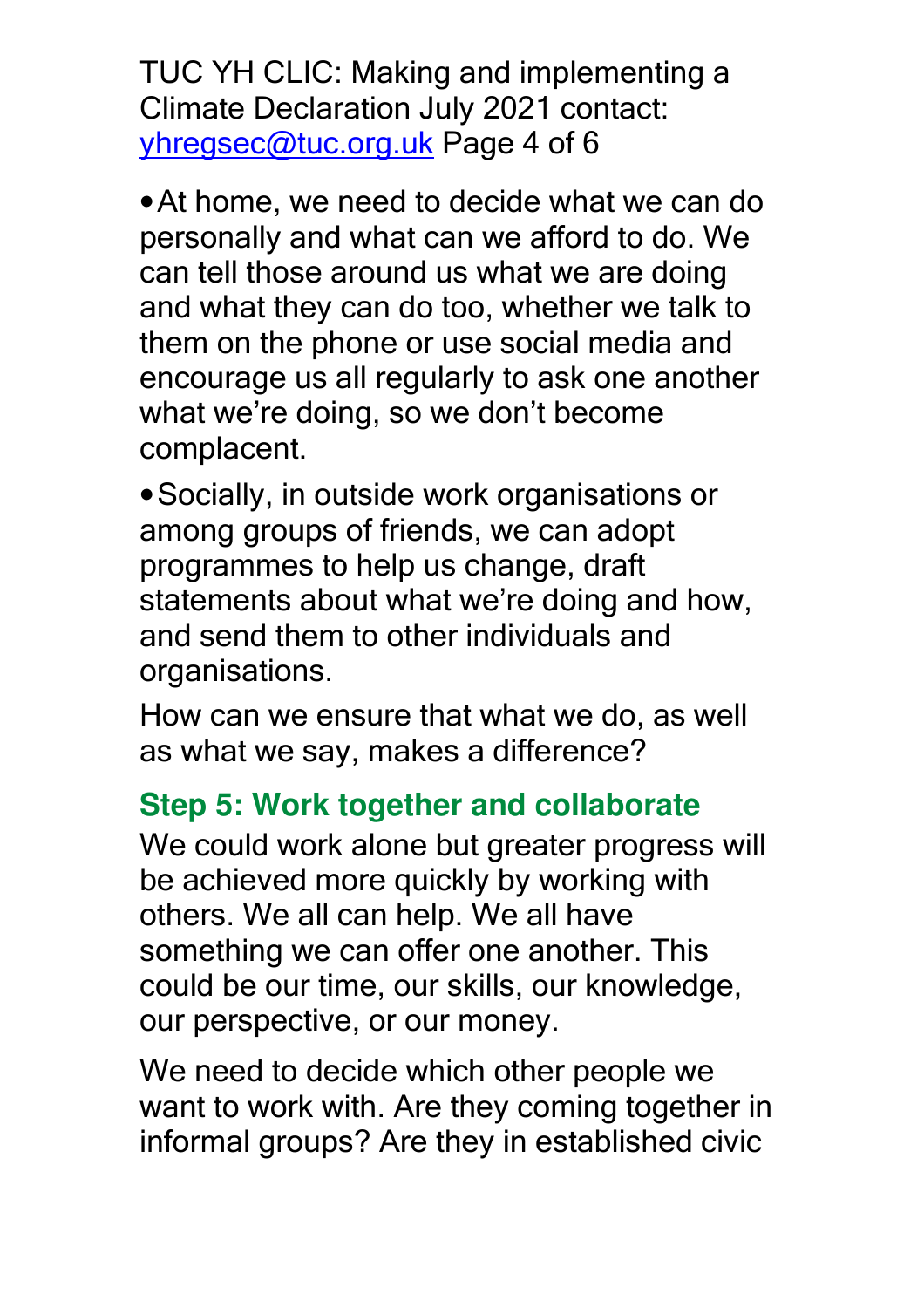TUC YH CLIC: Making and implementing a Climate Declaration July 2021 contact: yhregsec@tuc.org.uk Page 5 of 6

or voluntary organisations, institutions, trade unions or businesses?

How do we work together? We need to listen to everyone involved in, or affected by the damage to Planet Earth (or their representatives), hear what they have to say and then talk to them to agree what is practical. Can we do that in big groups or small? In person or online? Can we do this inclusively and maintain dignity and mutual respect?

## **Step 6: Assess and review**

Regular reviews, acknowledging obstacles and frustrations, praising and thanking those who have done well and contributed time and effort can all help keep important momentum going.

Remember the six most basic questions – Who, What, Why, Where, When, How? These will have been answered before, but asking ourselves the same questions again, every few months, will help us keep going.

Look at what's going on elsewhere and change your approach if circumstances demand it.

Publish the answers, highlight difficulties, ask others for their thoughts in overcoming frustrations, impatience and resistance. This